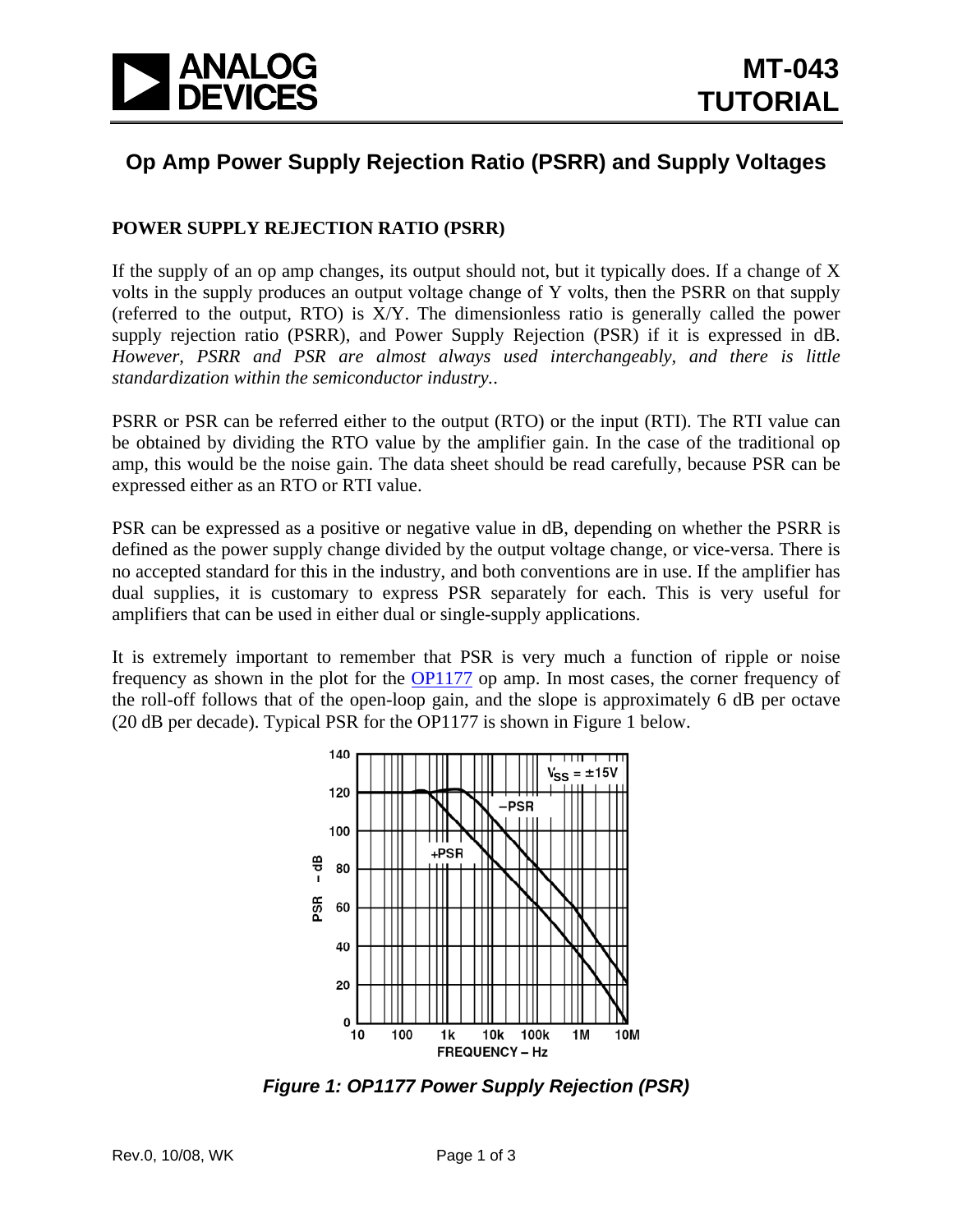A test setup used to measure PSRR is shown in Figure 2 below. Note that it is similar to the test setup used to measure CMRR (see [Tutorial MT-042](http://www.analog.com/static/imported-files/tutorials/MT-042.pdf)).



*Figure 2: Test Setup for Measuring Power Supply Rejection Ratio (PSRR)* 

The voltages are chosen for a symmetrical power supply change of 1 V. Other values may be used where appropriate, and the measurement can be made for the positive and negative supply separately.

# **POWER SUPPLIES AND POWER DISSIPATION**

Op amps have no ground terminal. Specifications for the power supply are quite often in the form  $\pm X$  volts, but in fact it might equally be expressed as 2X volts. What is important is where the CM and output ranges lie relative to the supplies. This information may be provided in tabular form or as a graph.

Often data sheets will advise that an op amp will work over a range of supplies (from  $+3$  V to  $\pm 16.5$  V for example), and will then give parameters at several values of supply, so that users may extrapolate. If the minimum supply voltage is quite high, it is usually because the device uses a structure requiring a threshold voltage to function (e.g., zener diode).

Data sheets also give current consumption. Any current flowing into one supply pin will flow out of the other or out of the output terminal. When the output is open circuit, the dissipation is easily calculated from the supply voltage and current. When current flows into a load, it is easiest to calculate the total dissipation (remember that if the load is grounded to the center rail the load current flows from a supply to ground, not between supplies), and then subtract the load dissipation to obtain the device dissipation. Data sheets normally give details of thermal resistances and maximum junction temperature ratings, from which dissipation limits may be